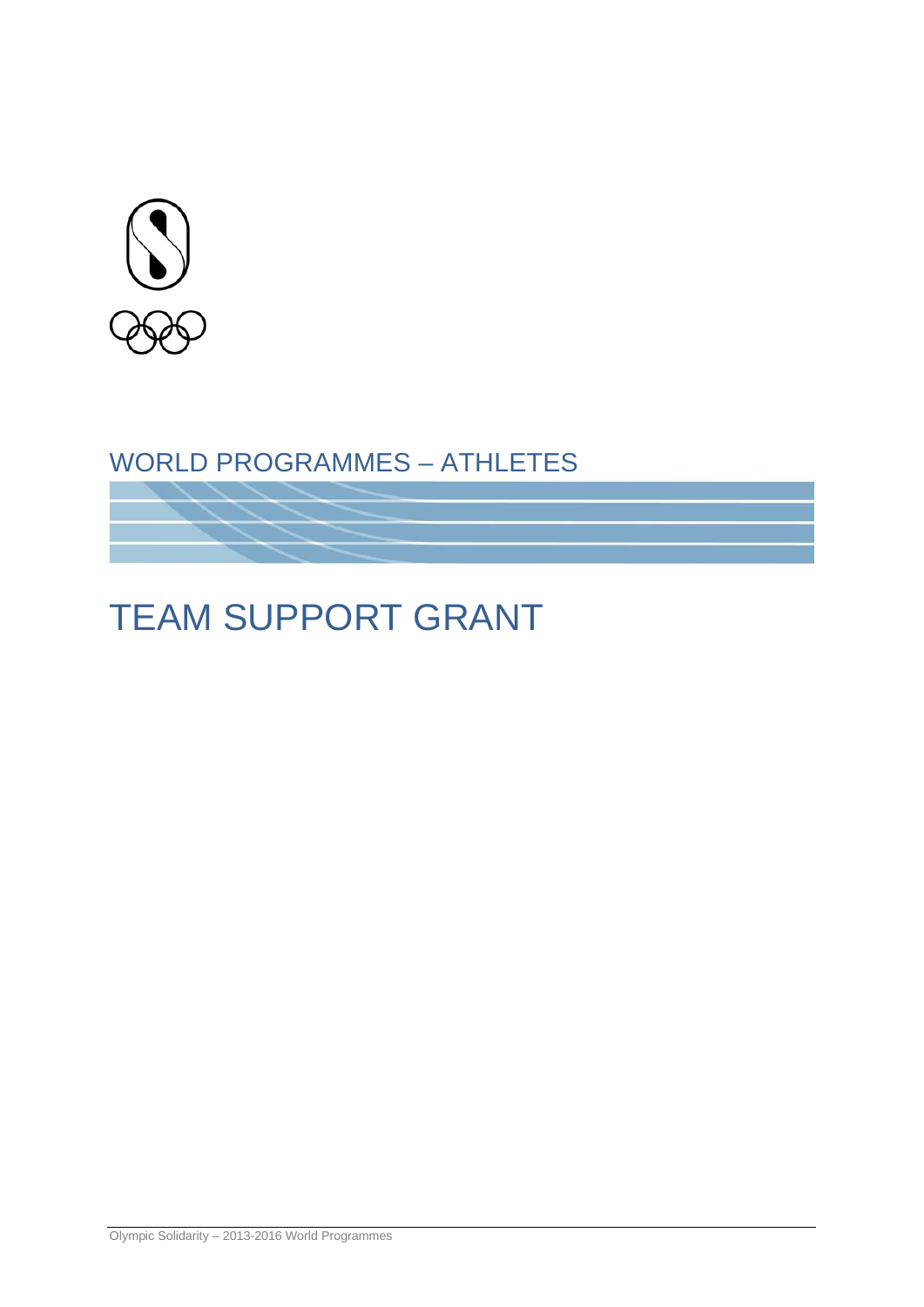

## TEAM SUPPORT GRANT

### **PROGRAMME GUIDELINES**

#### **OBJECTIVE**

To offer financial assistance to one national team per National Olympic Committee (NOC) to prepare and participate in regional, continental or world level competitions with a view to attempting to qualify for the Olympic Games.

#### **BENEFICIARIES**

The national teams must have the following profile before their inclusion in this programme can be considered:

- A men's or women's team in a sport on the next summer or winter Olympic programme;
- A team recognised as being at international level.

#### **DESCRIPTION**

This programme offers NOCs technical and financial assistance focused on the preparation of a team hoping to qualify for the Olympic Games.

**GAMES OF THE OLYMPIAD**

Olympic Solidarity will offer financial assistance towards the preparation and participation of one national team per NOC in the qualification events for the Rio Olympic Games. NOCs can benefit from a fixed budget over the four-year period that will be agreed at the outset with the NOC.

For NOCs that do not have teams that could feasibly qualify for the Rio Olympic Games, Olympic Solidarity will offer limited financial assistance towards the preparation and participation (where not already covered by the respective International Federation (IFs) or Continental Association (CA) of one national team per NOC in the following competitions):

- Continental and Regional Games
- World and Continental Championships (senior and junior).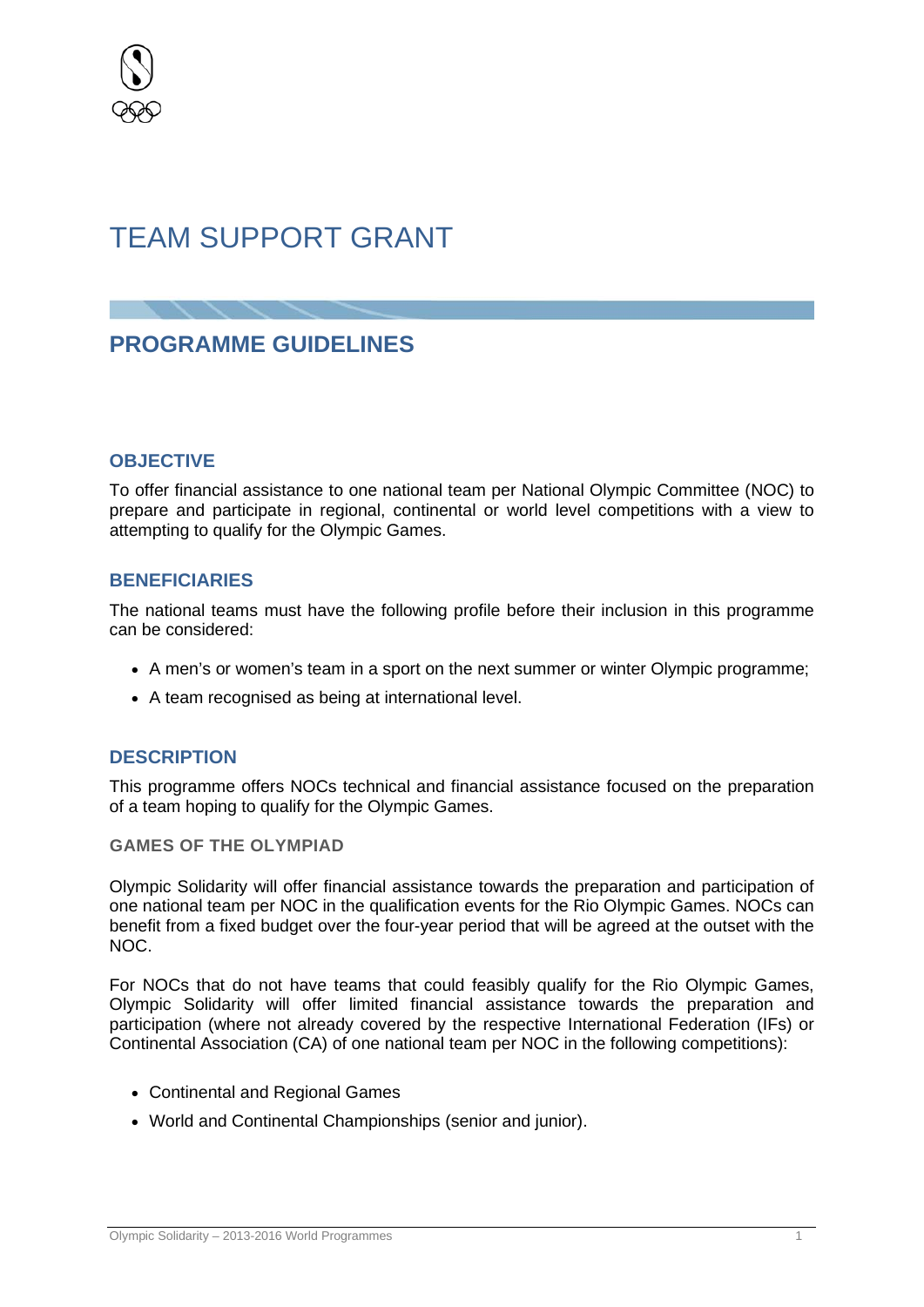

#### **OLYMPIC WINTER GAMES**

NOCs with teams who are qualified or are taking part in the final qualification rounds for the Sochi Olympic Winter Games in ice hockey and curling can apply for an additional grant for the preparation of their team for Sochi. These NOCs will be able to benefit from both a winter and summer team support grant.

The programmes proposed by the NOCs should follow the rationale noted below and follow the two separate candidature phases:

- **Quadrennial plan**: Planning over the quadrennial period of the major competitions in which the team expects to participate, as well as the activities envisaged for each. The NOCs will therefore be able to give priority to the competitions that they consider the most important and choose to use their budget for specific projects.
- **Annual preparation project**: The annual preparation project must detail all the activities foreseen during the given year in order to prepare for the competitions indicated in the quadrennial plan.

The grants allocated in the context of this programme can be used to finance the following activities:

- Costs relating to the organisation of national or international training camps for the team preparing for a specific competition;
- Coaching costs for the team;
- Costs relating to the organisation of friendly matches that are useful to the team's general training programme; and
- Costs relating to the participation in competitions where the relevant International Federation does not cover these.

#### **EXTERNAL PARTNERS**

The IFs and, if necessary, the CAs will assist Olympic Solidarity in analysing the NOC proposals, in offering technical advice and in following up the results of the teams included in this programme.

#### **APPLICATION PROCEDURE**

Each NOC can make a proposal for a grant for one team in a summer sport and for one team in a winter sport. These teams can be assisted until their respective Olympic Games in the current quadrennial period.

A two-step application procedure should be respected for this programme:

**STEP 1: GENERAL - QUADRENNIAL PLAN**

At the beginning of the quadrennial period, the NOC should present to Olympic Solidarity a quadrennial plan that lists the competitions for which the NOC intends to prepare, using the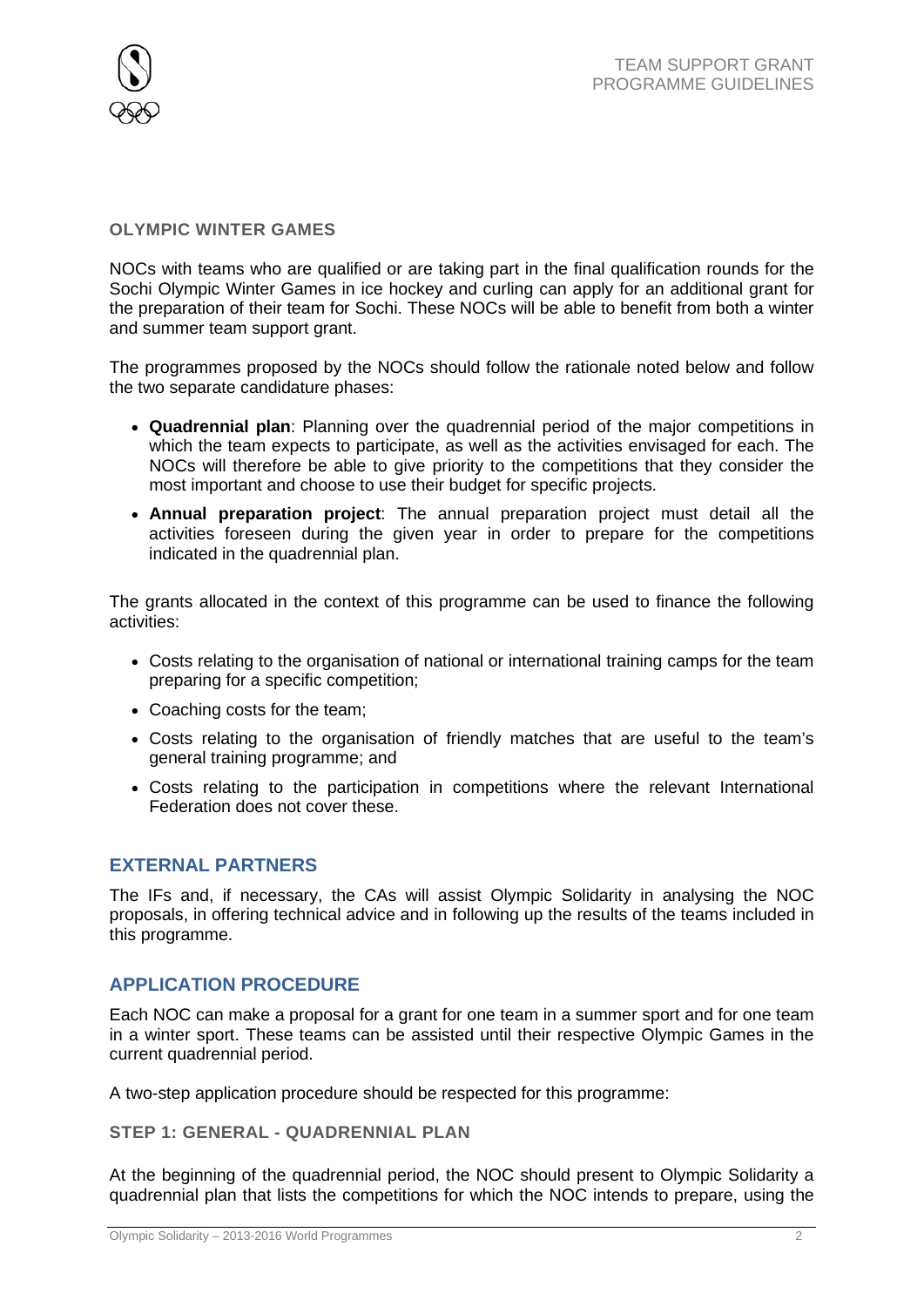

programme, during the 2013–2016 period (Annex 1). The quadrennial plan should include a brief description of the preparation projects for each competition, detailing the activities that will be organised and the percentage of the total grant that the NOC wishes to allocate to each year.

#### **STEP 2: SPECIFIC – ANNUAL PREPARATION PROJECT**

Subsequently, and following the approval of the quadrennial plan, the NOC should submit an annual preparation project on a separate application form (Annex 2) to Olympic Solidarity detailing the activities that the NOC has announced in the quadrennial plan and that have been approved by Olympic Solidarity. The annual preparation project should be submitted at least two months prior to the beginning of the activities scheduled and should include a description of the activity, a forecasted budget and a list of names of the athletes who will take part.

#### **ANALYSIS AND APPROVAL**

The analysis and approval of the NOC proposals will occur in two stages:

#### **GENERAL - QUADRENNIAL PLAN**

Olympic Solidarity will analyse each NOC's quadrennial plan and will confirm which specific preparation projects can be included and the maximum (provisional) grant available to the NOC for the quadrennial period.

Taking into consideration the budget availability in 2016, a team that has obtained its qualification for the Olympic Games in Rio could receive an additional grant for its Olympic preparation programme.

#### **SPECIFIC – ANNUAL PREPARATION PROJECT**

The proposals for the preparation projects will be analysed and approved by Olympic Solidarity according to the following criteria:

- Compatibility with the objective and guidelines of the programme;
- The profile and level of the team presented;
- The budget coherence;
- The feasibility of the preparation projects; and
- The guarantee that the team participates in the respective competition.

#### **FINANCIAL CONDITIONS**

The quadrennial budget allocated to this programme is USD 10,000,000.

Following the analysis and approval of the NOC's quadrennial plan, Olympic Solidarity will inform each NOC of the maximum grant available for the team during the period of 2013– 2016.